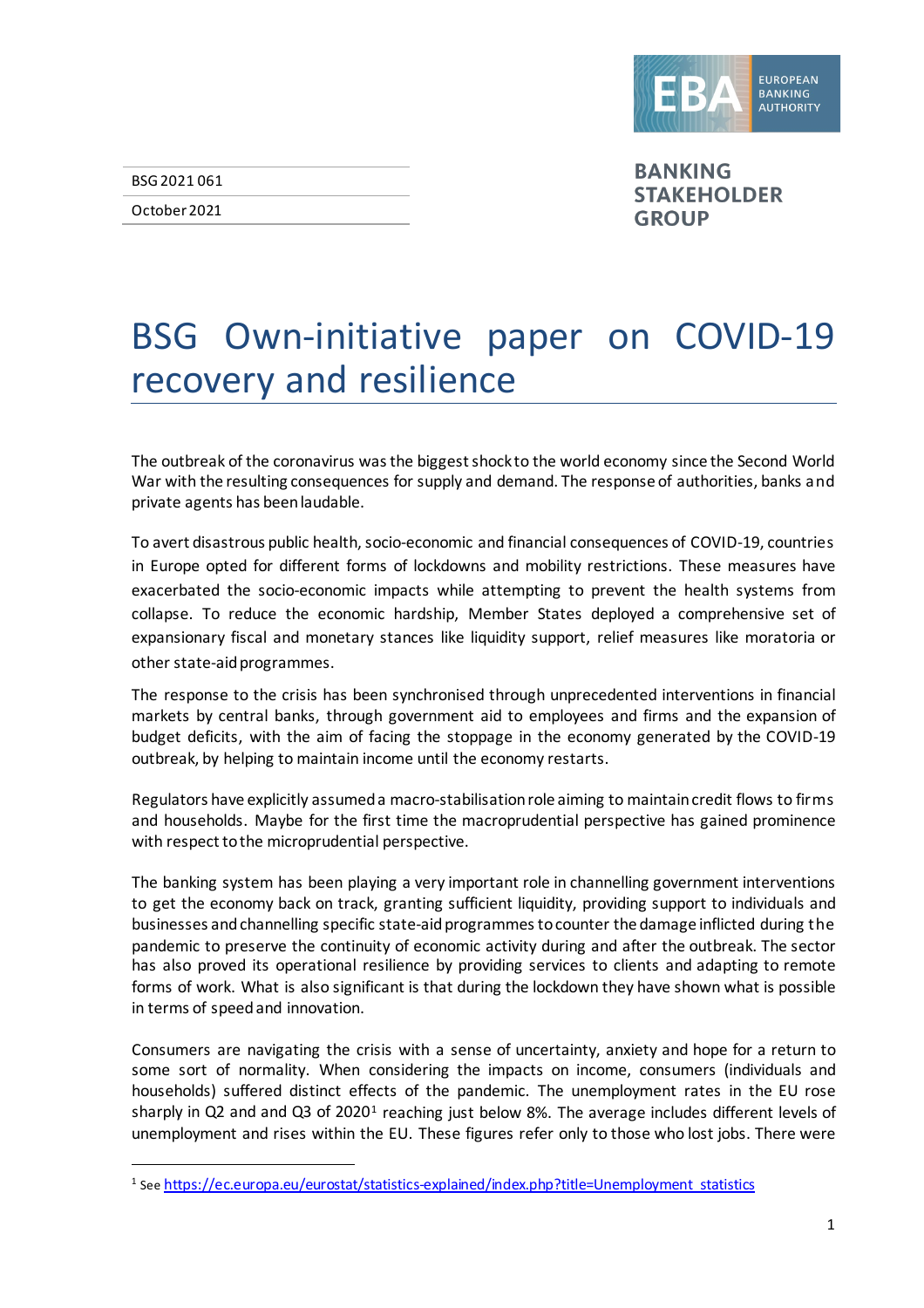also a significant number of cases where there was a reduction in income, whether due to measures similar to furlough or due to stoppage in activity. In all cases, this meant an impact on households' income levels and consequently on their ability to comply with their commitments, such as loan repayments. To address this effect, there was an initial move by credit institutions to provide their own devised loan repayment holidays. Subsequently, the EBA provided the framework for an EUwide provision of moratoria, for households and businesses, allowing for a temporary implementation of support measures. Many households did benefit from these measures. However, they were established under different national contexts where in some cases state guarantees were more prominent than in others.

Another effect was a shift in the way consumers related to financial services and their providers. Due to the imposition of measures to prevent spreading the virus, lockdowns especially, in-person shopping and commercial activities were mostly halted. This resulted in a strong push towards digital financial services, significantly in relation to payments. The change in patterns of using cash and shift to electronic payments was evident since Q[2](#page-1-0) 2020. In a recent speech<sup>2</sup> Fabio Panetta, Member of the Executive Board of the ECB, mentioned that there was a decline in cash payments and the reasons were well-known. These included the fact that making electronic payments was made more convenient; there was a fear of contracting the virus through banknotes and coins or by touching the payment devices; and the authorities' recommendations to pay cashless.

In this note, we discuss the impact of the above-mentioned measures since COVID-19 erupted (March 2020) considering consumers, financial institutions and regulators/supervisors' perspectives.

# 1. Implications for Banks and the Financial Sector

### The phase out of the crisis

As we have already mentioned, the outbreak of the COVID-19 pandemic has found a banking sector much better prepared than in the previous crisis, which is no longer perceived as part of the problem, but of the solution.

At the time of writing, and according to the EBA Benchmarking Exercise, there are moderate signs of deterioration: non-performing loans (NPLs) increased only slightly mainly on more affected sectors, the rise in stage-2 loans, the volume of forborne loans and the cost of risk show a moderate deterioration.

The cost of risk increased at European level from 49 pbs in 2019 to 75 pbs in 2020 year end. Nevertheless, differences between EU and USA banks in terms of provisions were mainly due to the application of IFRS9, which creates lower volatility.

The transfer from stage 1 to stage 2 is mainly due to loans under moratoria or state-guarantee, while considering the wide dispersion between countries and banks. With the progressive expiry of moratoria, the stage 2 share has been overall increased.

Related to capital, CET1 ratios increased since Q2 2020, compensating for the negative effects in the first part of the year, mainly due to rising capital as well as contracting risk-weighted assets (RWAs). The liquidity coverage ratio (LCR) reached 165.7% in Q2. On the liquid asset composition, the

<span id="page-1-0"></span><sup>2</sup> See https://www.ecb.europa.eu/press/key/date/2021/html/ecb.sp210615~05b32c4e55.en.html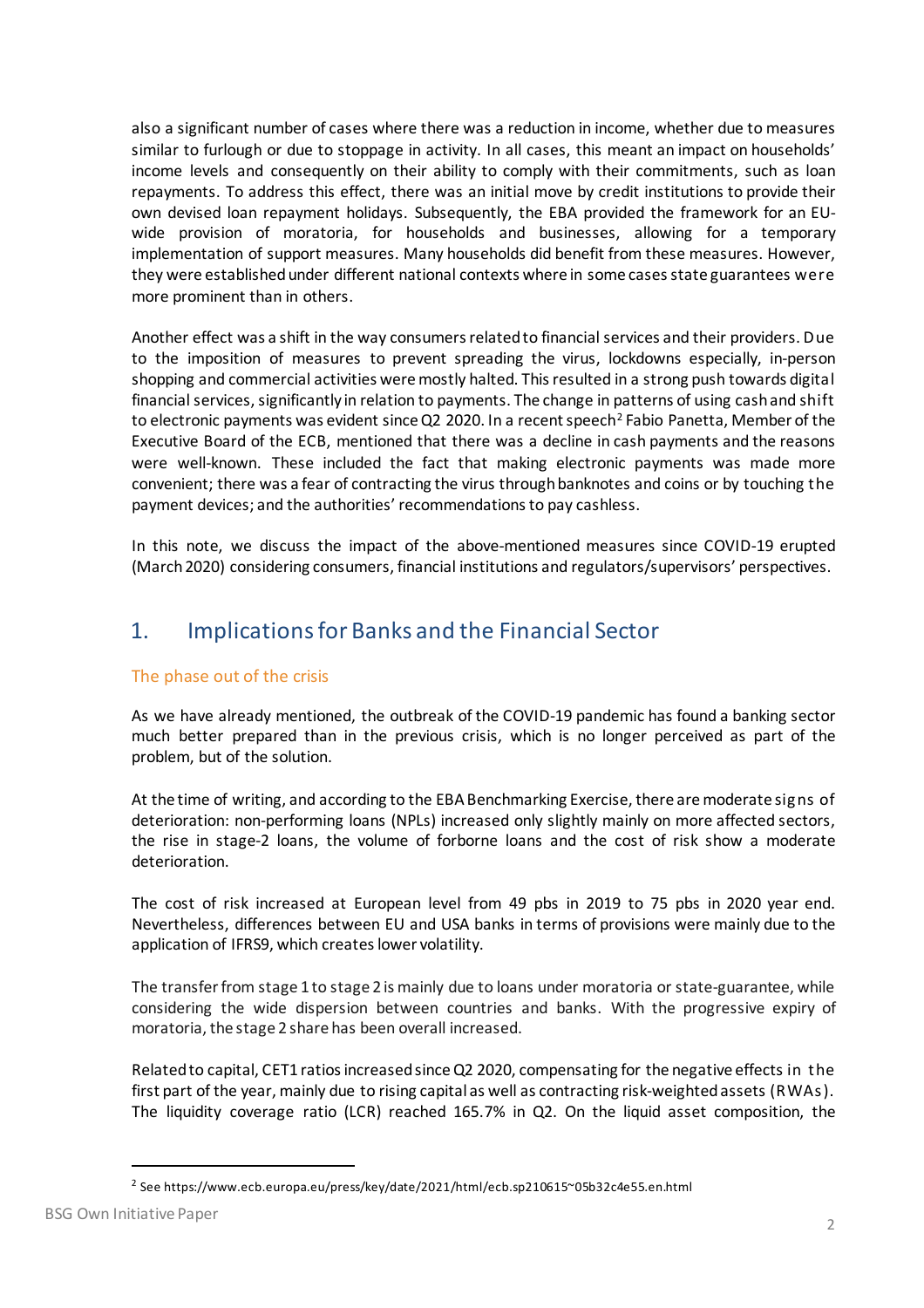increase in L1 cash and reserves was mainly due to growing exposures to central banks, following the TLTRO III allotments.

#### Structural challenges for the Financial Sector

On top of the COVID-19 impact, important challenges to the banking sector both in the short/medium term and in the long run persist:

Challenges in **the short-to-medium term**: low profitability and asset quality

The big structural challenge for the banking sector is **low profitability**. This is a European trend especially true for banks whose business model is mostly based on interest revenue rather than fees, more in Europe than in the US and due to different negative interest rates of the ECB compared to the rate of the FED.

The main factor behind these extreme low levels of profitability is the all-time low interest rates, negative in most of Europe, along with the increase on loan loss provisions, only partially compensated with cost-reduction programmes. This has compressed interest spreads, net interest, which is very relevant for commercial banks' income and bottom-line profits.

Additionally, the COVID-19 crisis will put additional pressure on banks' profitability as interest rates will remain very low for longer, subject to rising inflation starting to materialise in the US and recently also in many Eurozone countries. Monetary policy stance would continue to play an important role as low interest rates will remain lower for longer. This policy compresses net interest margins and hampers profitability especially in the EU market, where banks might have to deal with flat yield curves for longer.

The second challenge is related to **asset quality**. COVID-19 reaction measures protecting household incomes and firms have prevented insolvency problems, but how these measures will be phased out will become increasingly important.

As firms have been helped, they have increased their leverage and many lack capital. So, a firm's own resources must increase to avoid firstly feeding higher non-performing loans in banks, more in banks in (i) hardest-hit economies; (ii) with exposure to the most affected sectors by Covid-19 (social contact); and (iii) in countries with low government support. To reiterate, this will affect banks and countries differently, and, if not properly managed, may become a threat to European integration and convergence. The Next Generation EU plan is a crucial initiative to reallocate resources to countries most in need, but its size remains limited in terms of GDP, especially when compared to stimulus packages implemented in other countries, in particular in the US.

#### Challenges in **the long run**

In the post-COVID period, there will still be pending issues to address within the banking sector: digitalisation, competitive landscape and government support.

The current regulatory landscape and the way in which regulators and institutions deal with these trends will be key for the future.

**Digitalisation** accelerated as the pandemic resulted in clients preferring to engage digitally with banks. This has provided an impulse to the transformation of the banking sector and is not only opening up an additional opportunity to reduce costs, but another important factor to foster inclusion to benefit from digitalisation is regulation, which has to keep pace with business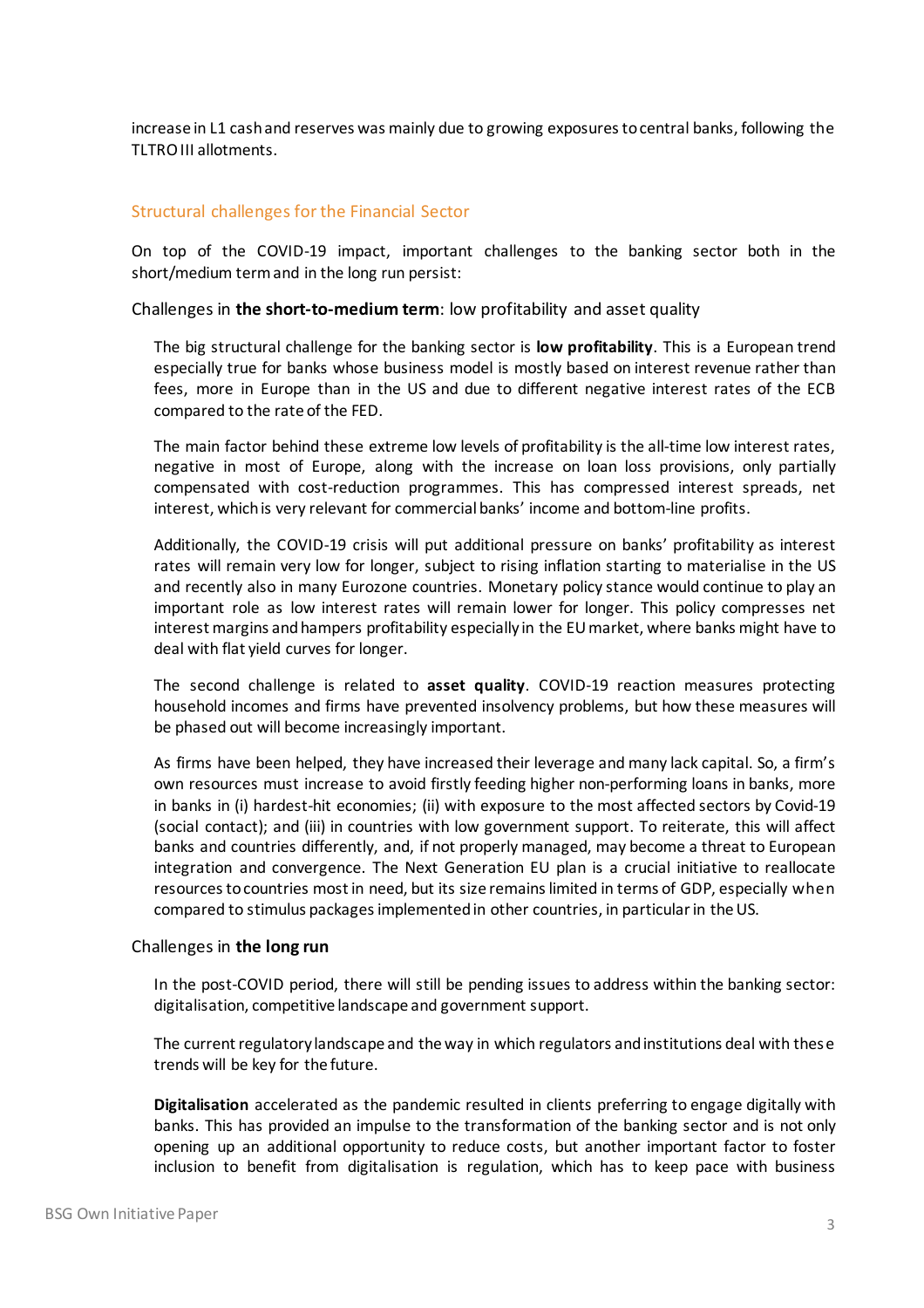objectives, both by facilitating digital business and adequately protecting customers. For example, the concept and amount of data required for customer onboarding dates back to the traditional method of opening a bank account, although it has also massively increased due to regulations such as MIFID, PRIIPS, AML-CFT, and now ESG, creating a massive imbalance between the account-opening process at regulated banks compared to 'wallet-opening' at pure digital nonbank providers.

The pandemic required banks to challenge the status quo and to be more agile. It also provided an opportunity to exploit digital skills and to start thinking about new products, services and ecosystems. In this context, the financial services industry continues to evolve, with the emergence of new products and services, together with changing consumer needs and attitudes.

The use of technology and data have become strategic in how financial services and products are designed and delivered to clients.

This fundamental change in financial services urges regulators to consider what the future of regulation might look like. Regulators need to be agile during times of change and this means being able to rapidly create, adapt and enforce regulations.

In a more adaptive, collaborative and outcome-based regulatory approach, regulators might have a better chance to balance consumer protection and innovation effectively.

There are voices that say that COVID-19 should be promoting **banking consolidation** as a way to increase efficiency. Bank profitability has been very low, which has been exacerbated by the COVID-19 crisis and consolidation is one lever to increase efficiency and improve profitability. Additionally, supervisors seem to favour further consolidation (mergers and acquisitions (M&A)) as a way to strengthen the banking systems (see SSM Guide on Consolidation). However, significant obstacles remain in particular as regards cross-border consolidation, given the lack of fluidity in the free flow of capital and liquidity at pan-European groups, the disincentive for growth created intentionally by the G-SIB buffer, complemented in Europe by the O-SII buffer, etc. In practice, there seems to be limited appetite to encourage the formation of banking champions, while the preservation of the business models of smaller banks is seen as vital by many member states. Many have also seen diversity in the banking sector as an asset. The current debate (lack of progress) about the completion of the Banking Union and the crisis-management framework illustrates this tension between two different banking models, one based on large diversified banks able to compete across the EU and beyond, and ensure European 'strategic autonomy' (see January communication by the Commission), and the other, based on a large number of smaller banks, still mostly under national supervision, able to serve local clients with full knowledge of local specificities. The capacity for Europe to ensure the co-existence of those two approaches will be key in the capacity to maintain resilience in the EU banking sector, including in the calibration choices to be made in the upcoming transposition of the final Basel III accord.

**Sustainability and ESG risks** are becoming more and more predominant in the banking agenda. This requires a new effort from financial institutions to build capacity on the matter both from a client perspective and to comply with regulatory requirements on the matter (P3, GAR, Green Stress tests, etc.). Around 2 600 credit institutions will report ESG data under the CRR and Taxonomy Regulation. In comparison to this, around 49 000 large and listed companies will report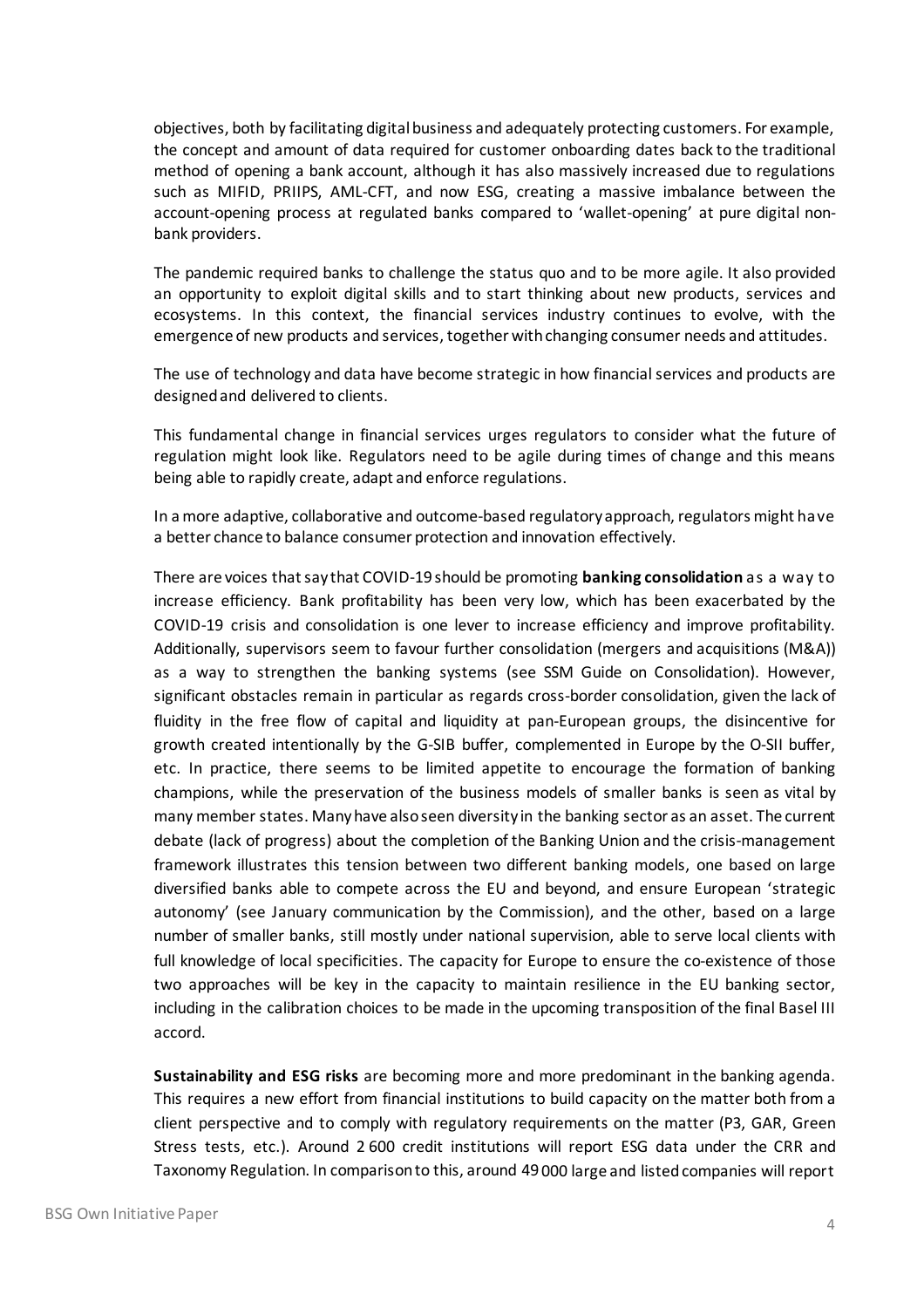their green CAPEX and OPEX as soon as the corporate sustainability reporting directive (CSRD) enters into force. Banks recognise their role as intermediaries and implement data requirements hand in hand with their customers. Regulators can play an important role by ensuring the same understanding/uniform definitions and adequate phasing-in periods so that companies can first implement, and banks then use the data. Comparability will be an essential component also at the international level to help Europe to maintain its leadership on this topic.

**Banking depopulation.** As digitalisationis penetrating and consolidation is happening, banks are reducing the importance of the brick-and-mortar model, closing branches with an efficiency criterion. This is having an impact on the physical presence of traditional branches in rural areas or less-populated locations. This might have an impact on certain population sectors that might be losing access to basic financial services.

## 2. Implications for Regulators and Supervisors

During the outbreak of the pandemic regulators and supervisors have devoted large efforts to foster their macro-stabilisation role to ensure credit flows to firms and households as their primary goal, while performing their microprudential role of preserving the safety and soundness of individual financial institutions.

The combination of those two goals has nevertheless created trade-offs between the micro and the macro dimensions of prudential policies. Supervisors are in a challenging situation as most of the relief measures have also made financial health more difficult to assess as they have contributed to freezing the economy and ratios of non-performing exposures (and consequently loan loss provisions) have barely been affected, at least to date. Therefore, supervisors need to find ways to distinguish across institutions to better understand their capacity to absorb losses and continue providing credit to the economy in a sound and safe environment, in a context in which uncertainty is seen as an additional risk to properly evaluate the impairments.

Regulators have implemented a large range of temporary measures: flexibility in capital requirements, a pragmatic approach to evaluate and classify expected losses according to IFRS9, no automatisms for the treatment of forbearance in moratoria and allowances to use capital buffers. Some of those measures have already been phased out, notably on moratoria.

It seems relevant for the Banking Stakeholder Group (BSG) to analyse the stigma effect in the use of buffers. Basel III acknowledges that microprudential buffers (conservation buffers and P2G) can be used in cases of adverse shocks and that macroprudential buffers (countercyclical buffers), can be used according to the economic cycle. Nevertheless, the practice has not been aligned with those definitions and it is important to understand why they have not contributed to mitigating the impact of the downturn as intended in Basel III. Use and effectiveness of macroprudential tools should consequently be re-evaluated.

# 3. Implications for Consumers (households and businesses)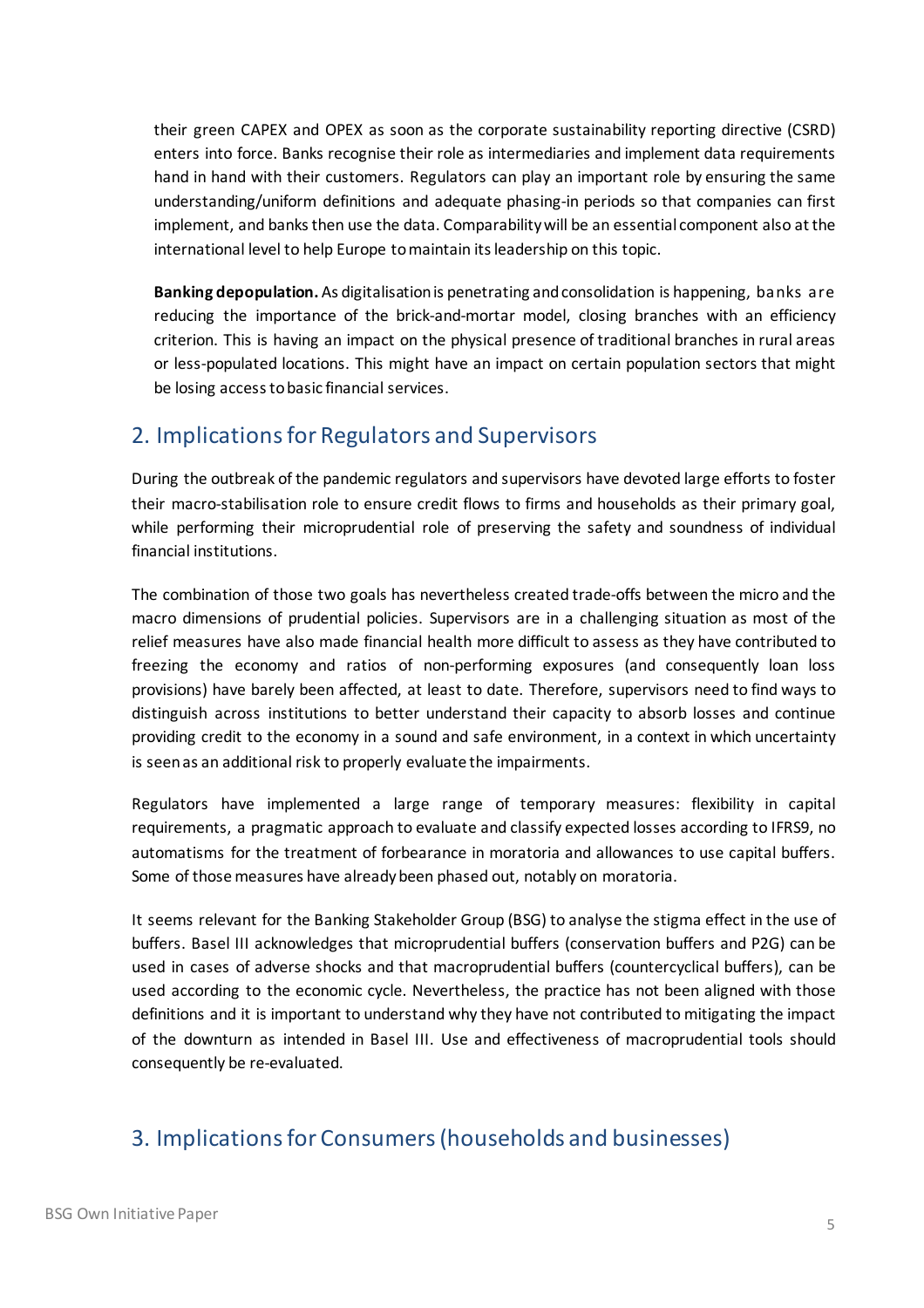There were distinct impacts of the pandemic on households at various levels, and one of them was on households' income levels. There was a major impact on employment and consequently on income, especially in the workforce of some sectors and regions within the EU, while many households kept those levels. The reduction or elimination of income meant serious challenges for households to maintain their commitments, including the repayment of credit – mortgages and other loans. The moratoria provided throughout 2020 and with a prolonged span to 2021 under the limitations imposed via the EBA Guidelines allowed for temporary relief. While this benefitted many households, its conclusion, due to the 9-month 'maximum length of the moratoria', signifies the return to repayment plans for those households. In some MS and for those households that have not yet recovered from job loss or the full return to their previous income levels, this represents a major challenge. The external shock from the pandemic may imply an unwilling and unforeseen inability to repay loans, with a possibility of losing main residence propertiesfor some households.

Consumers who are still facing the effects of the pandemic on income would have expected further time under moratoria regimes enabling their financial recovery. The moratoria regimes, whether public or private, were subject to the EBA's accommodation under a harmonised framework. Although their implementation had a significant number of issues – design, access and coverage (see box) – those who were eligible were given some 'breathing time' to recuperate from the exogenous impacts [from the pandemic] in their financial situation. As possibly this was not a common scenario in all the EU MS, as it was very much known that the approaches taken by MS in the application or not of direct public aid, for those MS where the impacts remain significant, households continue to be distressed and under significant pressure to re-engage in full repayments of their mortgages and loans, while not enjoying pre-pandemic income levels. An extension of moratoria would have addressed the needs of those households and would have been a signal of understanding of the internal market circumstances, context and differences. At least in one MS, the Parliament voted and agreed to the extension of moratoria for households and businesses, but it was not possible to implement this due to the position taken by the EBA.

Considering that the moratoria extension is impossible, the end of those regimes must be followed up by an implementation of harmonised, extensive and compulsory application of rules for credit institutions to allow for restructuring/flexibility of loan repayments with the obligation to show that proposals were made and that they were in accordance with acting with a more in-depth assessment of households' income and capacity to provide a more targeted solution.

With regard to payments, in many MS, the push for digital payments has gained momentum. While many consumers have adapted to and adopted digital/electronic payments, there is still a considerable number of EU citizens that do not, cannot or are unwilling to engage with those payments. It is key for EU citizens to maintain access to cash and that cash is universally accepted in parallel to electronic payments. There is an increasing number of branches and ATMs being closed and the pandemic may be used as another rationale for that movement. This is the time to act to prevent a scenario of extreme exclusion of EU citizens.

The cost of payments is an ongoing issue and remains on top of consumers' concerns. With the push towards digital/electronic payments comes the issue of full dependence on the cost of those payment services – including card annuities, cost per credit transfer and instant transfer. The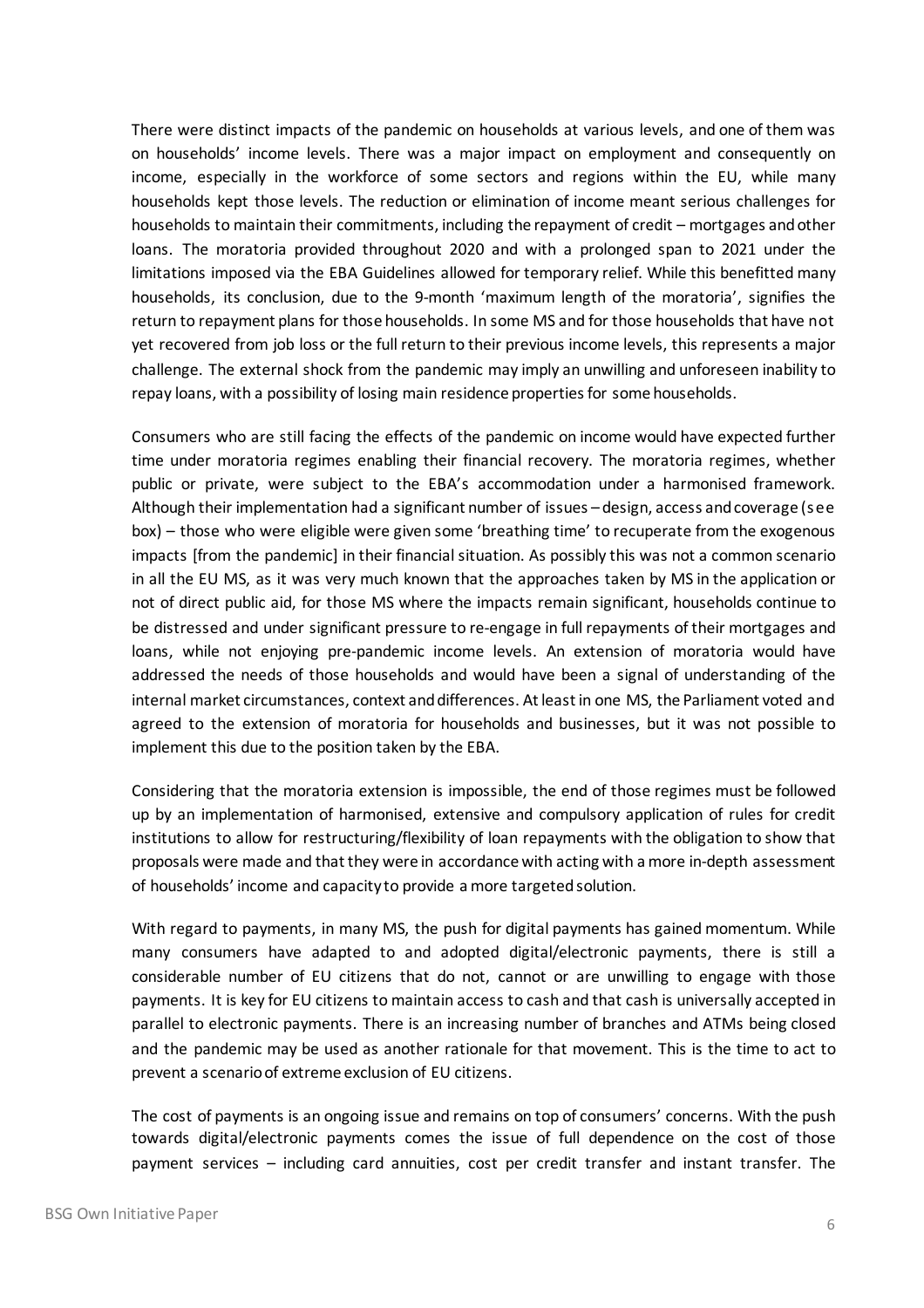pandemic has shown that households are the weakest link in the chain. It is essential that the conditions under which they are left to engage with financial services are thoroughly scrutinised including the applicable pricing.

Regarding contactless card payments, the maximum amounts have been raised in many MS to the limit of 50 Euros, reaching the maximum level of exemption of requirements for Strong Customer Authentication (SCA) under the PSD2. Although consumers seemed to be informed of this, they would be better off if the choice of setting those maximum limits was in their hands, limiting their exposure to potential fraud. The EC Retail Payments Strategy refers to a possible assessment to make this feature available and consumers remain positive that this will be available.

Finally, the implementation of SCA requirements for online shopping with card payments is not yet finalised. Consumers are facing different levels of security measures when performing purchases online and there is a concern that the pandemic impact could be used as a reason for the delay, even though the rules and metrics have been known since 2017.

#### **Box 1: National experiences with the implementation of moratoria**

*In Portugal - Regarding credit moratoria there were issues with the design as the public moratoria implied that interest was accrued during the payment holiday period – this resulted in additional interest to be repaid once the moratoria ended, as consumers were asked to pay interest over interest. On access, the public moratoria only covered initially main residence mortgages and at a second stage wider mortgages and consumer loans destined for education purposes. This meant that a significant number and amount in consumer loans were left out. They were then addressed by private moratoria distinguished by banks (which left out credit cards) and non-banks. In this latter case, the moratoria only lasted until 31 December 2020, while the one from banks ended on 31 March 2021. Conditions to access moratoria were quite strict and confusing. Many consumers were not aware or could not understand whether they would qualify for the moratoria. The strictness and excessively technical wording made it very difficult to understand criteria. There were different criteria, timings and end dates in the legal moratoria, the private moratoria from banks (also with differences regarding whether it was a mortgage or consumer loan) and from non-banks.*

*In Spain, legislative moratoria applied to debts, mortgage loans and the temporary suspension of the obligations derived from credit contracts without mortgage guarantees for individuals who were in a situation of economic vulnerability as a result of the health crisis caused by COVID-19. As the requirements were very strict, banks implemented their own moratoria called 'sectorial'. [3](#page-6-0) Legislative moratoria were granted for individuals experiencing economic vulnerability. However, the definition of vulnerability was so strict and confusing that very few people were able to access it. On the contrary, non-legislative moratoria requirements were much more accessible for* 

<span id="page-6-0"></span><sup>3</sup> For full conditions, see Real Decreto ley 19/2020, de 26 de mayo, Real Decreto-ley 25/2020, de 3 de julio and Real Decreto-ley 26/2020, de 7 de julio published by the Boletín Oficial del Estado (BOE).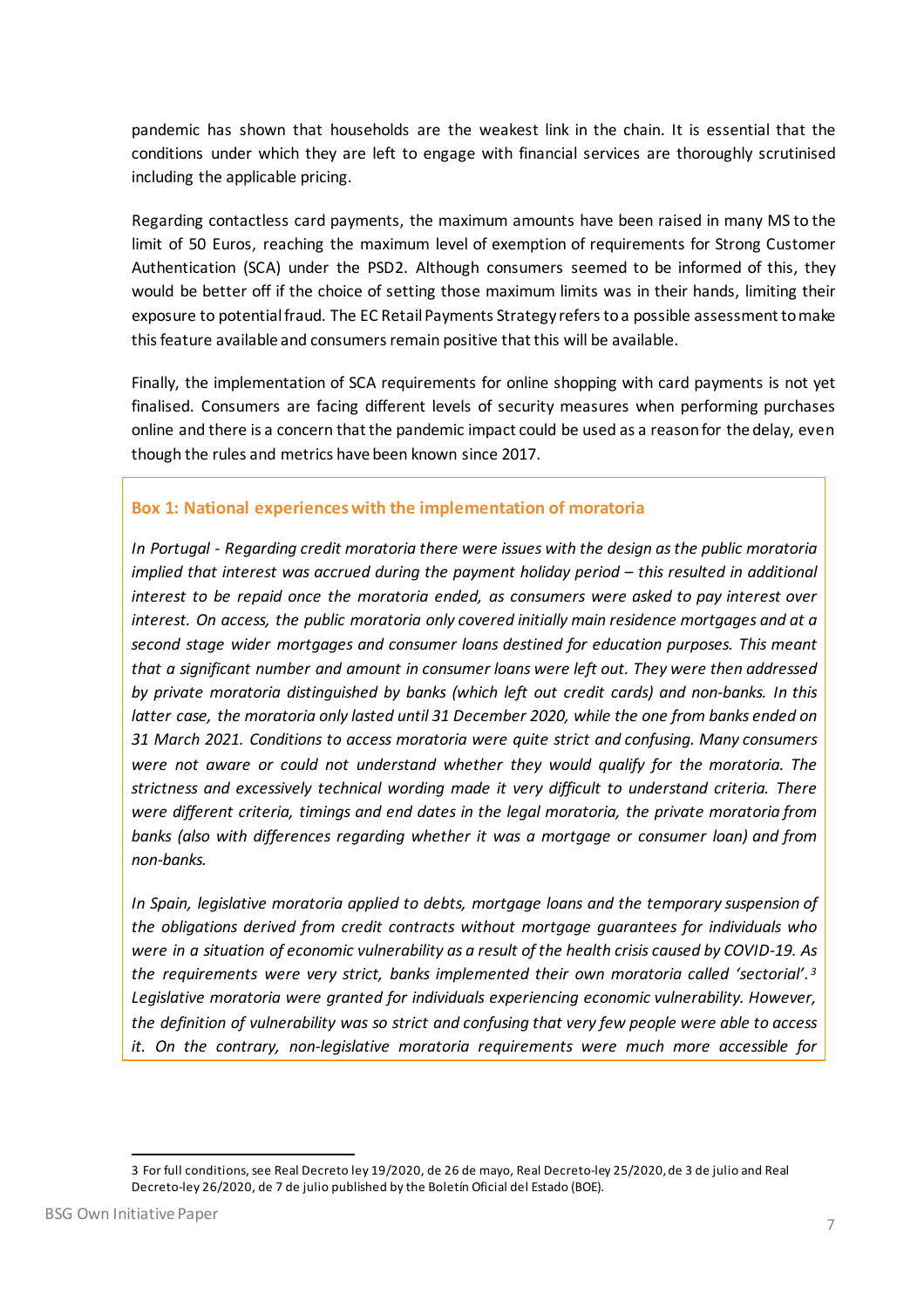*consumers,so practically all applicants were granted it.*

*In Italy, a consumer organisation reported[4](#page-7-0) that borrowers initially had difficulties in accessing the existing public scheme (where half of the interestincurred during the moratorium period were paid by a state fund). There was an antitrust investigation launched in June 2020 regarding lack of information provided to consumers referring to the time needed to access the public scheme and its costs, and banks imposing unjustified additional conditions. The consumer organisation received several complaints up until October 2020.*

*The Office for Competition and Consumer Protection (UoKIK), from Poland, also reported[5](#page-7-1) concerns showing that consumers applying to a bank for statutory credit holidays were often offered the bank's more expensive commercial payment holidays. UoKIK initiated proceedings in this respect.*

*In Germany, a consumer organisation reported[6](#page-7-2) that there were additional (unjustified) costs for consumers (e.g. having to pay interest, higher instalments or having to pay a fee for changing instalment plans) in several of the payment deferrals under the public scheme. That organisation called on the German regulator Bafin to investigate. This organisation also reported[7](#page-7-3) that legislative payment moratoria ended in July 2020.*

*In Belgium, a consumer organisation demanded[8](#page-7-4) more transparency about the costs involved in pausing repayments. One of the issues shown was a lack of transparency regarding credit protection insurance sold with loans, and whether in case of a deferral, an additional premium would be charged to the consumer.*

*In Cyprus, the lack of information [9](#page-7-5) provided by banks on the high costs of payment deferrals was reported numerous times.*

*In Ireland, a consumer association reported[10](#page-7-6) that applications for all moratoria ended in September 2020; while in France, a consumer organisation indicated[11](#page-7-7) that most payment moratoria ended at the end of November 2020.*

It is becoming increasingly clear that the impact of the crisis differs widely across sectors, requiring more tailored solutions. While some business models may be permanently affected, others continue to suffer from travel and movement restrictions, but ultimately should recover when the health situation is under control.

Therefore, to minimise job losses and prepare for the recovery, it is essential for banks to continue to provide liquidity bridges to those viable companies that still suffer from temporary loss of income.

<span id="page-7-0"></span><sup>4</sup> https://www.altroconsumo.it/soldi/mutui/news/indagine-sospensione-mutui-e-prestiti

<span id="page-7-1"></span><sup>5</sup> https://www.uokik.gov.pl/news.php?news\_id=16670

<span id="page-7-2"></span><sup>6</sup> <https://ssl.vzbv.de/pressemitteilung/stundung-von-krediten-verbraucher-zahlten-drauf>

<span id="page-7-3"></span><sup>7</sup> <https://ssl.vzbv.de/pressemitteilung/stundung-von-krediten-verbraucher-zahlten-drauf>

<span id="page-7-4"></span><sup>8</sup> <https://www.test-achats.be/argent/emprunter/news/seconde-vague-report-pret-hyp>

<span id="page-7-5"></span><sup>9</sup> https://thecyprusnow.com/the-consumers-association-sees-the-favorable-treatment-of-the-banks/

<span id="page-7-6"></span><sup>10</sup> https://thecai.ie/wp-content/uploads/2020/10/Mortgage-Payments.pdf

<span id="page-7-7"></span><sup>11</sup> https://www.quechoisir.org/billet-du-president-credits-conso-et-covid-19-les-banques-font-l-autruche-n86923/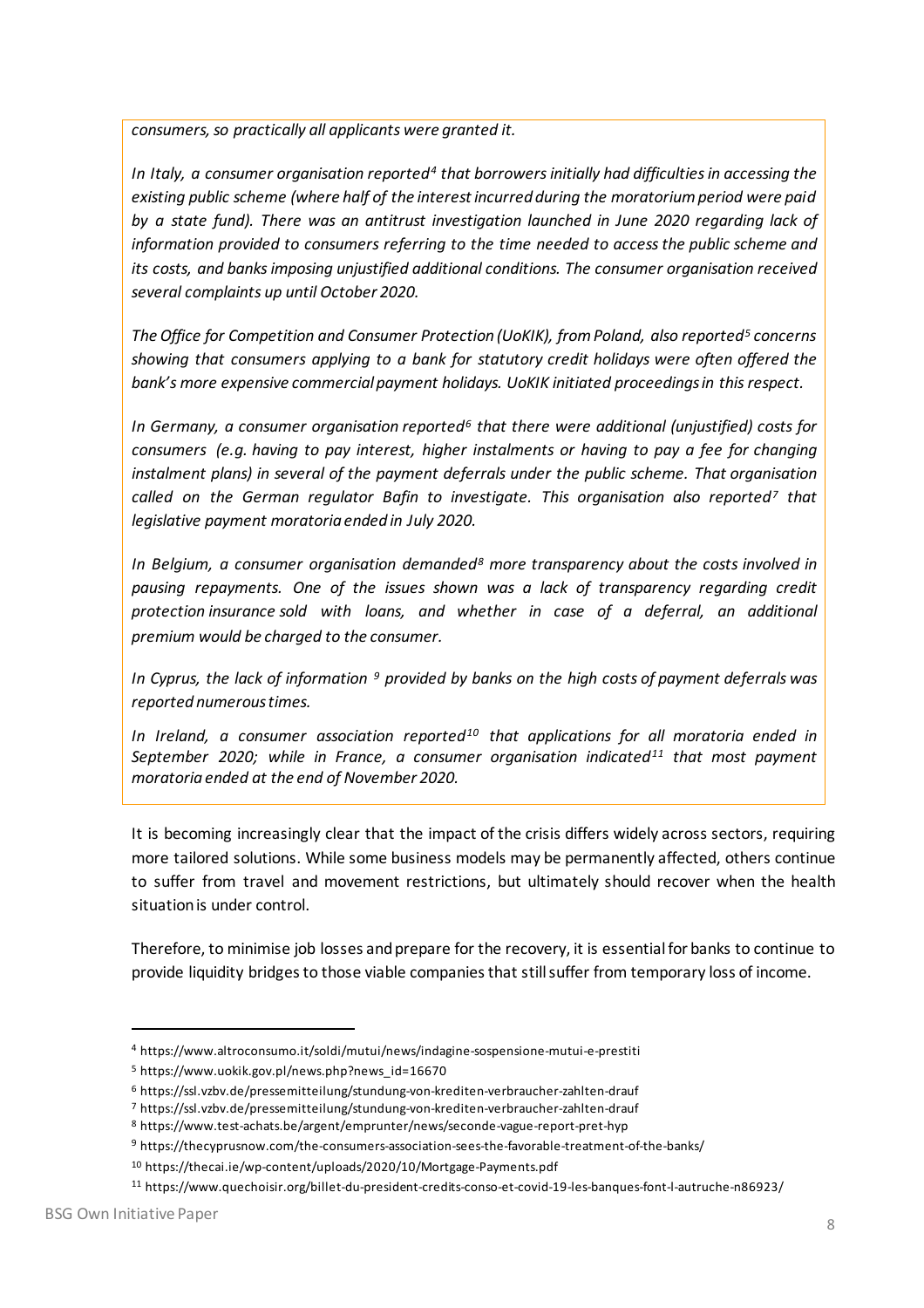Nowadays, when more state-aid programmes are amended and prolonged and many aid programmes are ending, it is necessary to ensure banks can maintain their role in channelling the state-aid liquidity, by allowing flexible interpretation of the prudential regulation without overpunishing households and businesses that have been severely affected by the crisis. It is also necessary for existing aid provided since the beginning of the crisis to be restructured when needed, on a case-by-case basis to adapt to each client-specific situation. To do this, it is essential that accounting and prudential rules are not forced to classify such viable companies as NPL.

In this sense, it is also important to design mechanisms to recapitalise firms. We have already seen countries implementing different options to recapitalise viable firms with a combination of private/public funds.

Many companies' financial statements have shown a significant decrease in income compared to pre-crisis periods, and a reduced level of equity, if not negative equity. Backed by government entities, comprehensive liquidity support and either direct investments or guarantee schemes that enable third parties to enter into an equity position of affected business can enable viable entities to recover. The EU should favour EU-wide corporate recapitalisation schemes, as well as encourage country-level initiatives and ensure in this phase that support measures present a higher level of homogeneity across Member States than what we have foreseen during the initial stages of the crisis in which the implementation of moratoria and state-aid programmes differ widely across countries.

#### **Box 1: The Code of Best Practices (Spain)**

Practices such as the 'Code of Best Practices' in Spain that establish a framework for restructuring state-guarantee loans are highly welcomed.

In particular, this Code conveys three main ways in which a state guarantee loan can be restructured in which the State assumes the proportion that has been guaranteed and banks will bear the rest:

- an extension of the existing loan maturity;
- conversion into a participation loan; or
- loan haircuts.

This type of practice reinforces the balance sheet of viable entities that are suffering a temporary deterioration in their accounts due to COVID-19.

And, although there is government support, they are designed in a way that requires private capital to take a first step or a leading decision, as a market way to try to discriminate between viable and non-viable firms.

It is also important to improve debt restructuring procedures and national insolvency regimes to tackle the expected increase in restructurings, defaults and insolvencies of corporates and households in the wake of the COVID-19 crisis, which will be even more relevant once the public support measures end. The more efficient the insolvency system, the easier it will be for a country to exit the crisis with a larger value of assets instead of having them stranded in non-viable firms.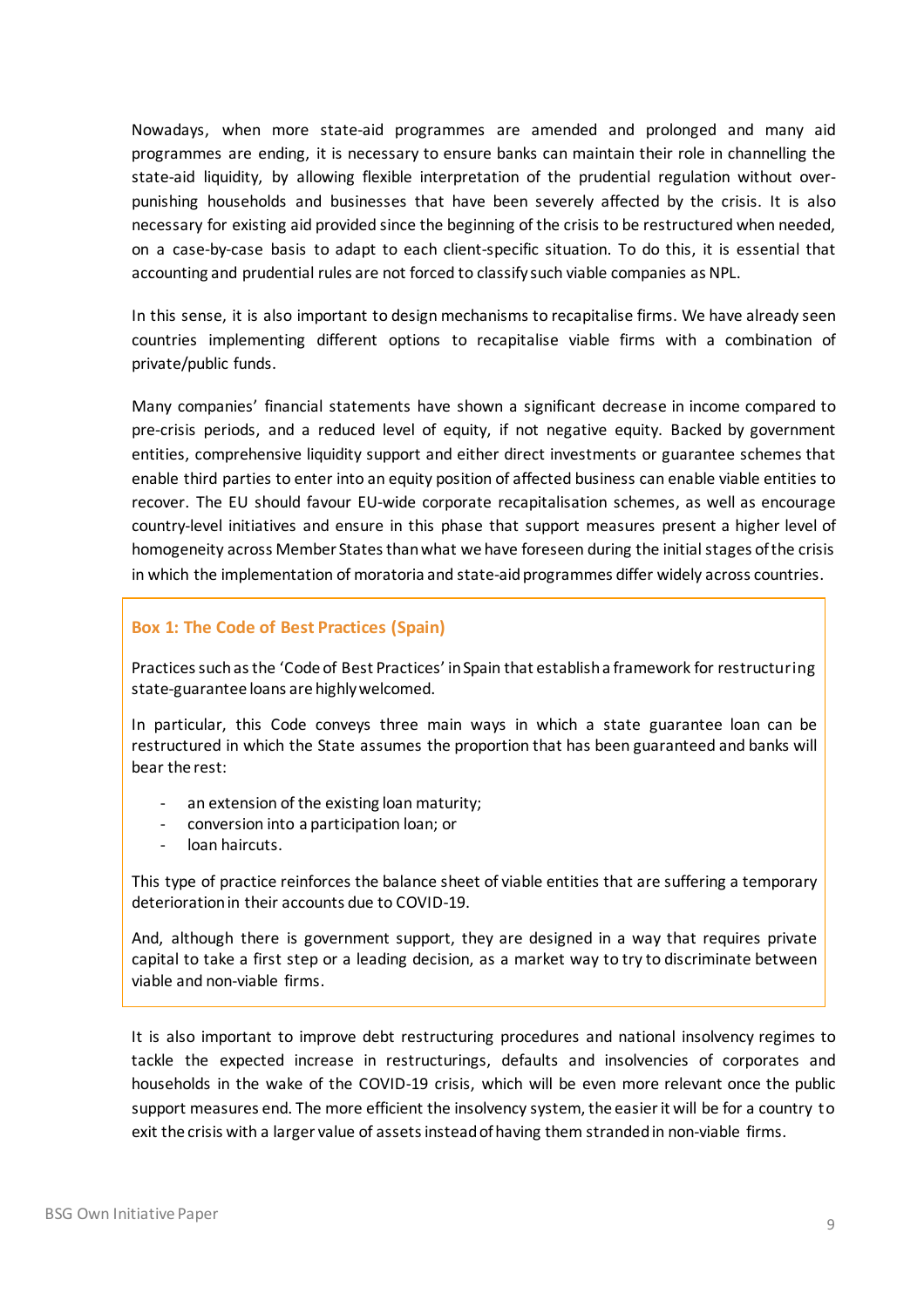To this end, although these regimes are different in almost every country, there are proposals that may be of general use:

- Increase the resources available for the judicial system that must deal with insolvencies.
- Encourage the use of out-of-court agreements and simplifying many (as a pre-defined package for small firms).
- Improve the design of the insolvency proceedings for the self-employed and small business owners, to adapt them to their specific characteristics.
- Develop special insolvency mechanisms (e.g. fast-track procedures) for micro-firms and the selfemployed; and low-cost, fast procedures to manage the bankruptcy of individuals with low levels of debt and assets.
- Lower the majority thresholds to approve a restructuring agreement.

If these challenges are not addressed or are only partly addressed or addressed poorly, then the issue of how to manage NPLs will become key, with the potential to make the recovery slower or the crisis worse.

Only with such measures can the bankruptcy wave not only be minimised but pre-emptively addressed and jobs be preserved as much as possible. Otherwise, all fiscal support and liquidity provided so far will have been done in vain.

## 4. Final considerations

Considering that it is still highly uncertain how the macroeconomic shock will impact the banking system, we think it is necessary to carefully assess the validity period of the extraordinary measures adopted by the regulatory authorities, aiming at allowing the full effectiveness of measures established by national governments to mitigate the negative impact on the coronavirus economy. A regulatory approach allowing banks some flexibility could be useful in order to avoid a massive cliff effect in the level of NPLs at the expiry of the extraordinary measures.

As fiscal support may need to start to be phased-out, or become more targeted, banks will increasingly have to maintain/increase their level of support to the economy, while benefiting from fewer state guarantees, and face some inevitable NPL rise, as well as IFRS9 pro-cyclical provisioning impact. In this context, and given low profitability, capital formation will be low and part of it will be used for cost restructuring (branches and personnel lay off the inevitable process), bank capital could be a scarce resource to finance the recovery.

In order to avoid a cliff effect when fiscal support is phased out, the regulators and supervisors should bear in mind the following aspects:

- It is important to realise that the EUR 750 billion New Generation EU recovery package will only support the recovery starting from late 2021. Until then, a pragmatic approach with regard to support measures, whether fiscal, monetary or regulatory, be it at the local or EU level, is required. On the other hand, banks are also meant to be active parties to the deployment of the EU recovery package.
- Ensure that no unnecessary pressure on provisioning is put on EU banks, above and beyond international standards. The calendar provisioning imposed in the 2017 NPL action plan